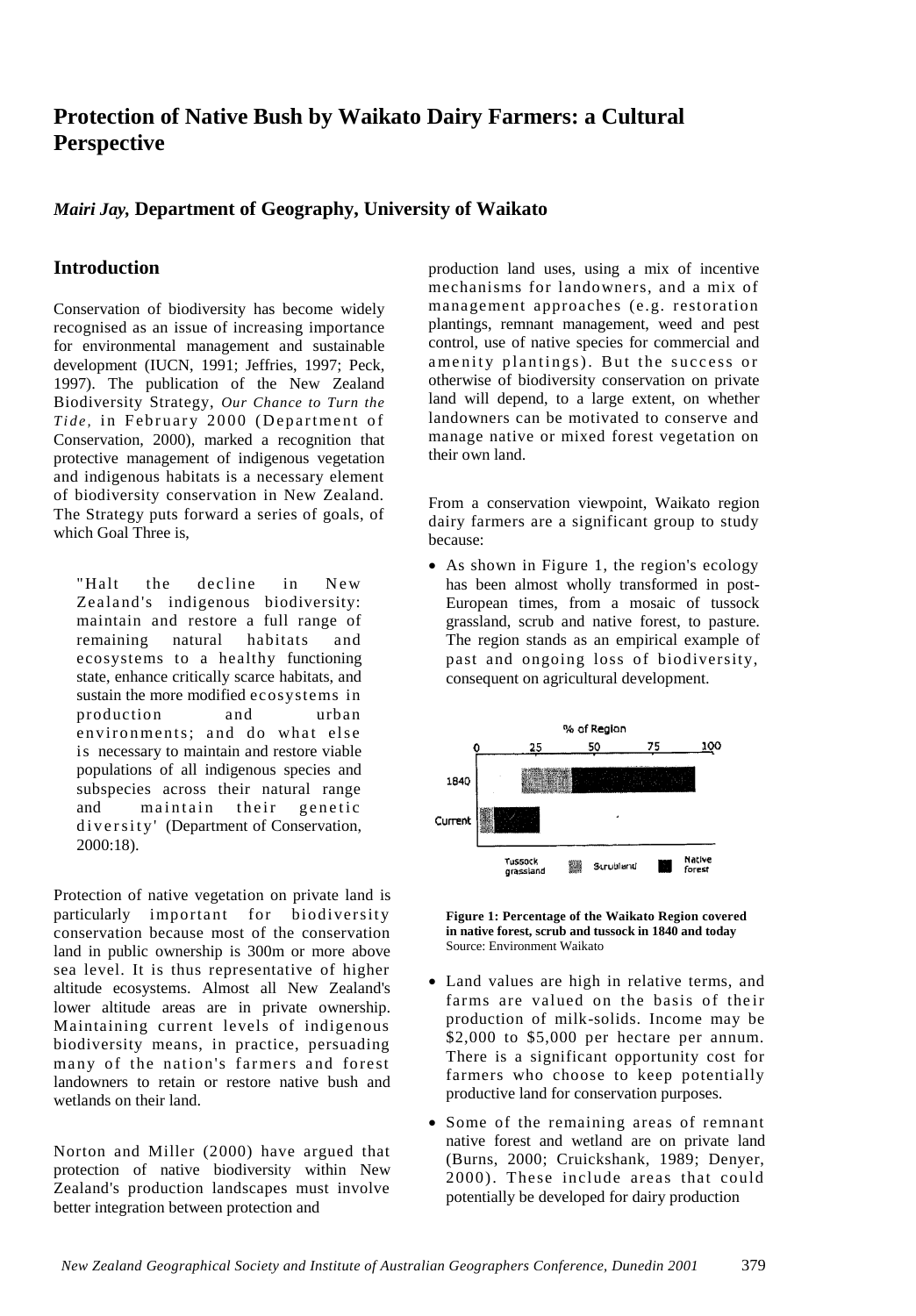(e.g. remnant stands of kahikatea forest). They invite the question, `Why have they not been converted to production agriculture?'

The theoretical perspective for this paper is a cultural one. Culture is important to biodiversity conservation because of the way it shapes how people think, feel and relate toward their environment (Anderson, 1996; Sahlins, 1976; Strang, 1997). The non-material aspects of culture, which include beliefs, aspirations, values, knowledge, and the like, provide motivation and meaning for why people do things. While the material aspects of culture, such as technology and physical infrastucture (e.g. food storage, roading and transport), limit, extend or otherwise shape the way that people use their environment, cultural values and beliefs influence the choices that people make, and what they consider to be important or unimportant.

Like many other parts of the world that support Western-style commercial agriculture, the dairy industry of Waikato seems to show a collision between economic and ecological sustainability. Numerous reports and publications testify to the drastic impact of dairy farming on the region's environment (Boothroyd, 2000; Burns, 2000; Environment Waikato, 1999; Van t, 2000).

### **Research methods**

The research methodology comprised three main methods: participant observation of five farm families over nine months of the dairy farming year; in-depth interviews with ten 'conservation' farmers; and a questionnaire survey of a random sample of 130 dairy farmers. Preliminary results only are available for the questionnaire survey.

The families involved in the participant observation research were average to above average in terms of milk production. They are here termed 'conventional' in the sense that they had no native bush on their farms, and no particular concern or interest in protecting native bush. The research involved regular monthly visits to each family, lasting three to four hours.

The ten `conservation' farmers had withdrawn land from production and actively managed it for protection of native forest (or, in two cases,

wetland). Five had covenanted bush on their property under a Queen Elizabeth II Trust conservation covenant. The remaining five had fenced off their bush or wetland, but not placed it under covenant. Interviews involved both partners and lasted two to three hours.

The questionnaire survey involved a sample of individuals who identified themselves as 'dairy farmer' in the Karapiro, King Country, Hamilton West, and Port Waikato electoral rolls, selected at random. A letter was sent to prospective respondents beforehand, with an explanation of the research, and a request for an interview. It was followed within a few days by

a telephone interview. Of the 164 people contacted, 34 refused to be interviewed (a 21% refusal rate). Comparison of farmers in the sample with the dairy statistics for South Auckland indicated that the sample was biased in favour of farmers who were above average in terms of milk production.

### **Results and Discussion**

**Table 1: Number and per cent of dairy farms reported with native bush**

| All <b>farms</b>   | No. |     |
|--------------------|-----|-----|
| Farms with bush    | 56  | 43  |
| Farms without bush | 73  | 56  |
| Total              | 129 | 99  |
| Not stated/missing |     |     |
| Total              | 130 | 100 |

As indicated by Table 1, 43 per cent of farmers reported that they had some native trees or scrub on their farm.

**Table 2: Number and per cent of dairy farms with bush having productive potential**

| All <b>Farms</b>                | No. | $\%$ |
|---------------------------------|-----|------|
| Farm has bush with potential    | 30  | 23   |
| Farm has bush with no potential | 26  | 20   |
| Total farms with bush           | 56  | 43   |
| Has no bush                     | 73  | 56   |
| Not stated/missing              |     | 1    |
| Total                           | 130 | 100  |

Table 2 indicates that of the farms with bush, in more than half the bush had productive potential. Thus, it is not the case that bush remains on areas that are too steep or too wet for livestock production.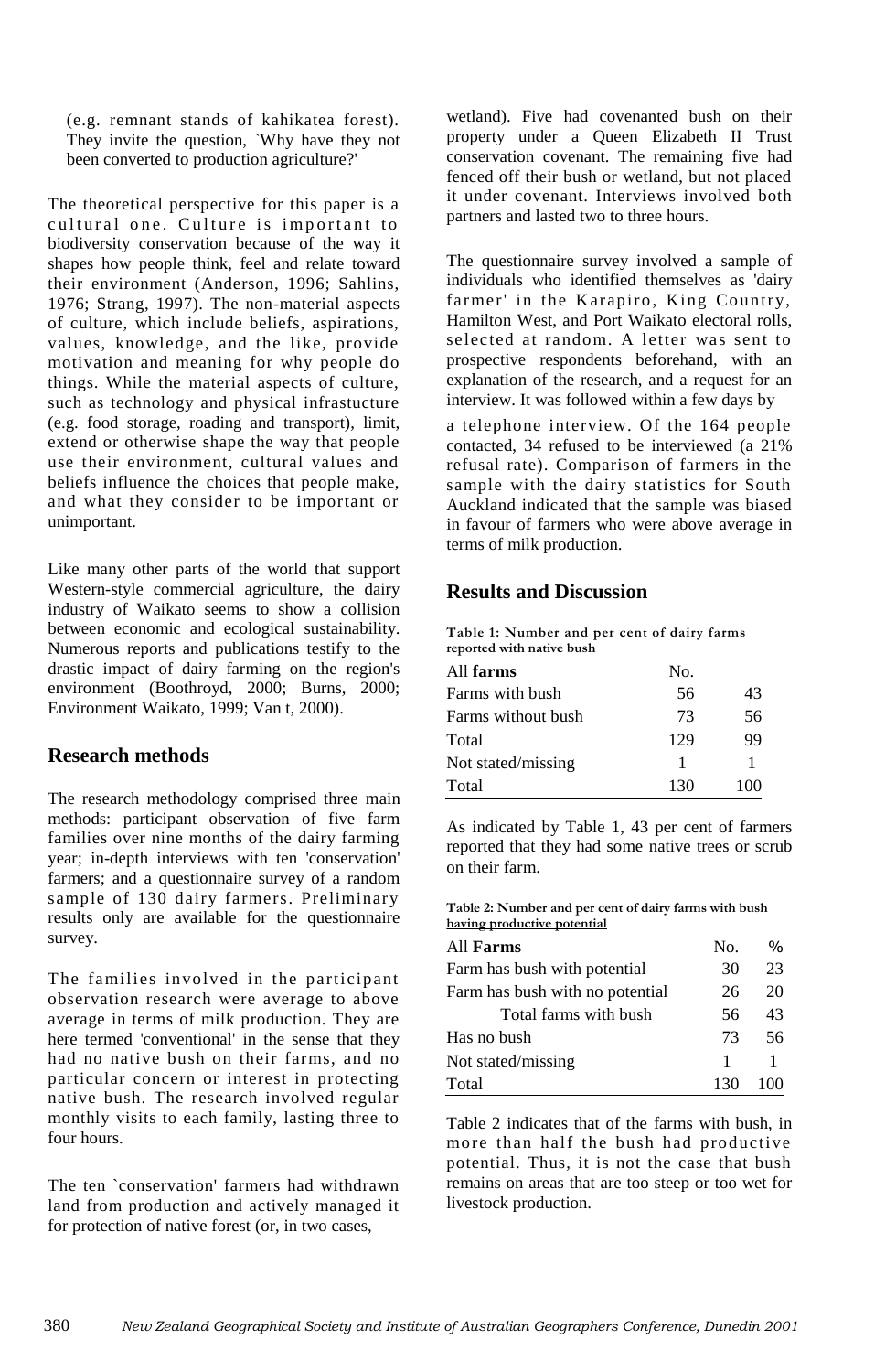The survey results indicated that just over half the farmers with bush allowed access by stock, and thereby gained some productive benefit from their bush. However, 25 farmers (19% of the total sample of 130) had bush that was actively protected from stock.

So why are there still remnants of kahikatea forest or other native bush or wetland within the region? A number of studies have indicated the importance of values and attitudes for farm management practices and conservation of native bush (Cocklin and Doorman, 1994; Fairweather and Keating, 1994; Parminter and Perkins, 1997; Saunders, 1996; Wilson, 1992).

Fairweather and Keating analysed the responses of a sample of 50 Canterbury farmers, and identified three different groups on the basis of their goals and management styles. They named these 'dedicated producers', 'flexible strategists', and 'environmentalists'. Each of these groups had different lifestyle priorities and management goals. On the basis of a survey of 680 farmers in Hawke's Bay, King Country and Taranaki, Parminter and Perkins identified ten value clusters which influenced the management goals that farmers pursued. These value clusters included 'business', 'production', 'family', 'autonomy', 'environment', 'community', 'personal growth', 'farm capital value', 'offfarm interests' and 'respectability'.

Looking more particularly it studies that relate to the protection of native forest on farms, it is clear that motives of landowners can vary considerably from one part of the country to another, depending on socio-economic factors and the opportunity costs of retaining land in native bush. Cocklin and Doorman found, for a study of 80 rural landowners in Rodney Ecological District, north of Auckland, that of the 40 respondents who had covenanted native bush, 33 identified subdivision rights as being the 'primary motivating factor' (1994:275). In a sample of 26 landowners on Banks Peninsula who had covenanted native forest, Saunders found that "sixty per cent of respondents stated that their main motive for placing land under covenant was to preserve features for the future. . . None had entered to secure the right for housing or tourism development" (1996:326). In the Catlins, a region which is more isolated than Rodney or Banks Peninsula and where farming is relatively much more marginal, Wilson found that 61 per cent of his respondents

indicated utilitarian aspects (steep terrain, shady location) as the main reason why native forests were still present on the holding. Wilson found at the beginning of the 1990s that a pioneer frontier ethic prevailed among the landholders of the Catlins. Only 25 per cent of Wilson's landholders regarded forest remnants as very important, compared with the residents of Rodney Ecological District, where 75 percent of those who had covenanted land said it was very important, as did 59 per cent of those who had retained but not covenanted their bush.

In the case of this study, comparison between the five conventional farm families and ten 'conservation' farmers failed to show any specific characteristics that would distinguish conservation from conventional farmers. The conservation farmers held no common ideology or set of distinctive values, such as might be shared by, say, a group of organic farmers or permaculturalists. Instead, there was a collection of characteristics that applied to some but not all the farmers, and which could also apply, with greater or lesser intensity, to many conventional farmers. The characteristics were not so much clearly distinguishing qualities, as common tendencies. On average, conservation farmers:

- tended to be older than the average dairy farmer when they covenanted or fenced off their land (although not necessarily when they first fenced the land off), and appeared to be farmers who had proved their ability to their own satisfaction;
- tended to have lived on their land for a long time, either because they grew up on the farm, or because they saw it as their final farm. Most of the people I talked to had been on the land that they were farming for 20 years or more;
- tended to know the farm very well (a follow-on from the above);
- tended to have farms that included land that was more difficult than average. For example, the farm may have included gullies or steep slopes, or wet patches that somehow kept filling in even after they had been drained. As farmers they took the attitude, "If you can't beat 'em, join 'em, and make an asset out of a problem";

There was also a practical element involved. They all said that fencing off the area of bush or wetland in some way made their farming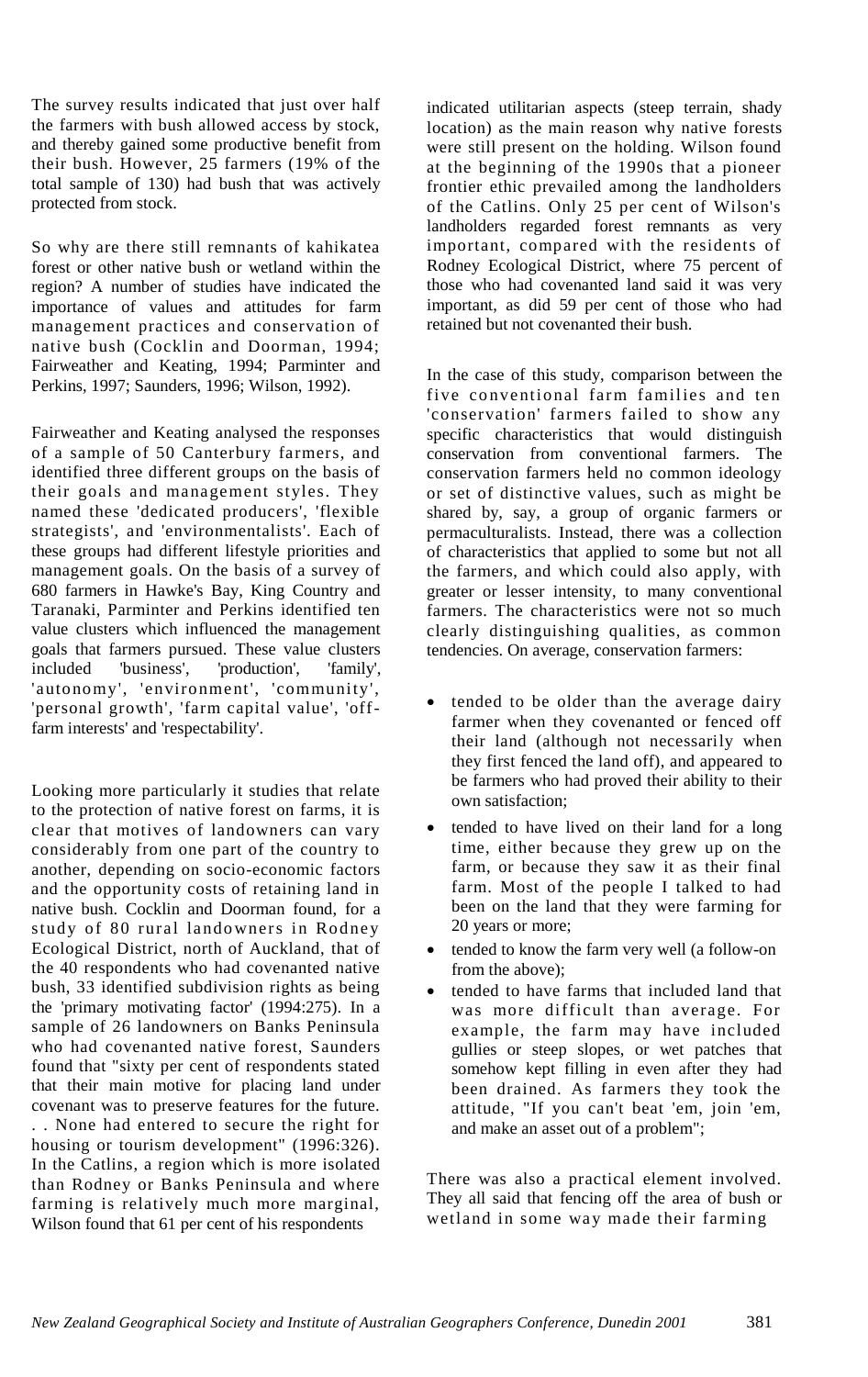operation easier or more efficient. In most, it meant that they could focus the management effort on the more productive parts of their farm. More than half said that leaving the trees in place provided shelter for animals and grass.

They all received non-utilitarian benefits from the areas they had protected, including recreation and aesthetic enjoyment. I gained the impression that in most cases the main satisfaction was aesthetic – they liked the beauty of having bush or wetland on the property and the pleasure of seeing more birds.

In some cases, there was a heritage element. For example, in one case the bush was associated with the death of a father, and scattering of the ashes. Additional anecdotes suggested that the spiritual significance of native bush may not be uncommon. In another case, the bush had symbolic importance as a place for family gatherings on New Year's Day.

The farmers involved tended to be strongly individualistic in their views and not afraid to stand apart from their peers. They had strong family support (e.g. from a partner), or personal characteristics that allowed them to resist peer pressure.

Thus, in the case of Waikato dairy farmers, although practical considerations might reinforce the reasons for retaining bush, nonutilitarian values can sometimes be of primary importance. The conservation farmers I spoke to all owned their own farms, had lived on the farm for a long time, knew their farms well, and were emotionally committed to the farm. While they may have emphasised the practical and utilitarian reasons why they had conserved the bush, other comments (including comments from their wives) indicated that non-utilitarian and emotional attachments to the bush were also important.

Farmer M reported that the trees were a feature of the landscape, and were very visible to the neighbours and community. Their destruction would have been widely noticeable. He enjoyed

seeing the bush from his house and "felt sad" when the neighbouring farmer cut down a patch next to his. For M and his wife, the bush had become a source of aesthetic pleasure and family heritage.

B & A covenanted five acres of paddock to replant in native trees. A gave me the explanation for their covenant and restoration almost as soon as I entered the house. She took me to her kitchen window and asked me to look onto a kahikatea remnant in the neighbour's farm. She explained how much pleasure the trees had given them over the years, and how much they felt they owed the people who had left the trees standing. They decided that they "wanted to leave something for the next generation". B noted, "We can still make a living without the extra five acres".

Having farmed the one property for all his farming life, R has seen how much the land has changed from his father's time. He has a detailed practical knowledge of the underlying soils, geology, and topography of the farm. This knowledge is a reason why in some areas he has come to feel it is pointless to try and keep the land in pasture, and better to let it revert to wetland or bush. So he has recreated wetlands where pasture production was limited by poor drainage, and covenanted some five hectares of kahikatea forest as a reminder of the large stands that once covered the entire region. He is motivated by childhood memories of school holidays with his grandfather in the bush, and the pleasure that the bush gives him and his wife as habitat for birds.

PB is the third generation farmer on his family farm. He argues, "a lot of the environmental things you do, like if you take some land out, there's a positive. Often there's a bigger positive to putting some trees in, or a pond, or doing something different, than what you take out of production. Even though you can't see anything financial, you're not losing any production. In fact sometimes you actually *gain*  production because you've made the animals happier."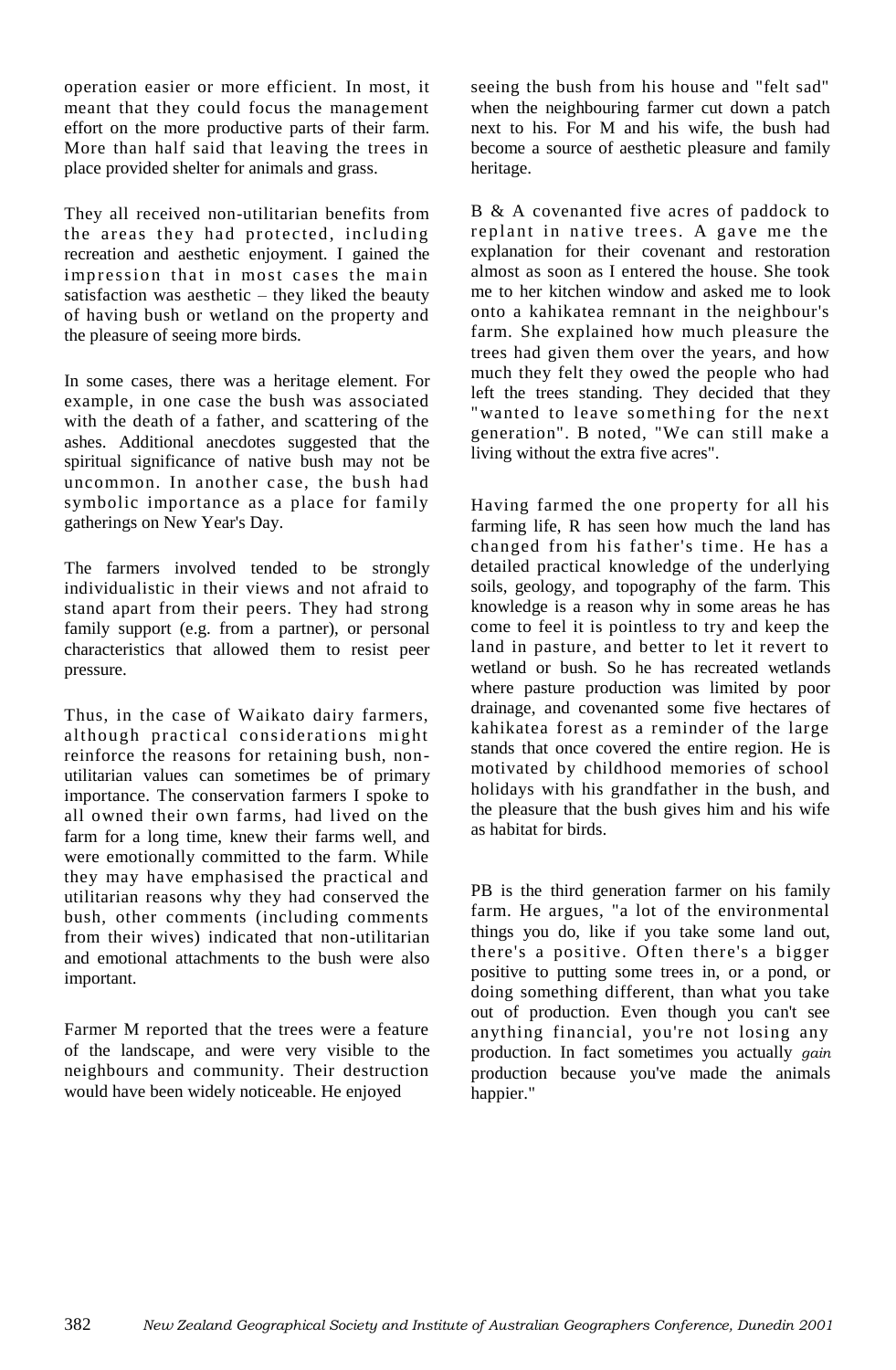

http://www.ew.govt.nz/ourenvironment/land/landusewalkato/RegionalLandUseMap.htm

Figure 2: Present distribution of native vegetation in the Waikato Region (vegetation at 1840 shown top right)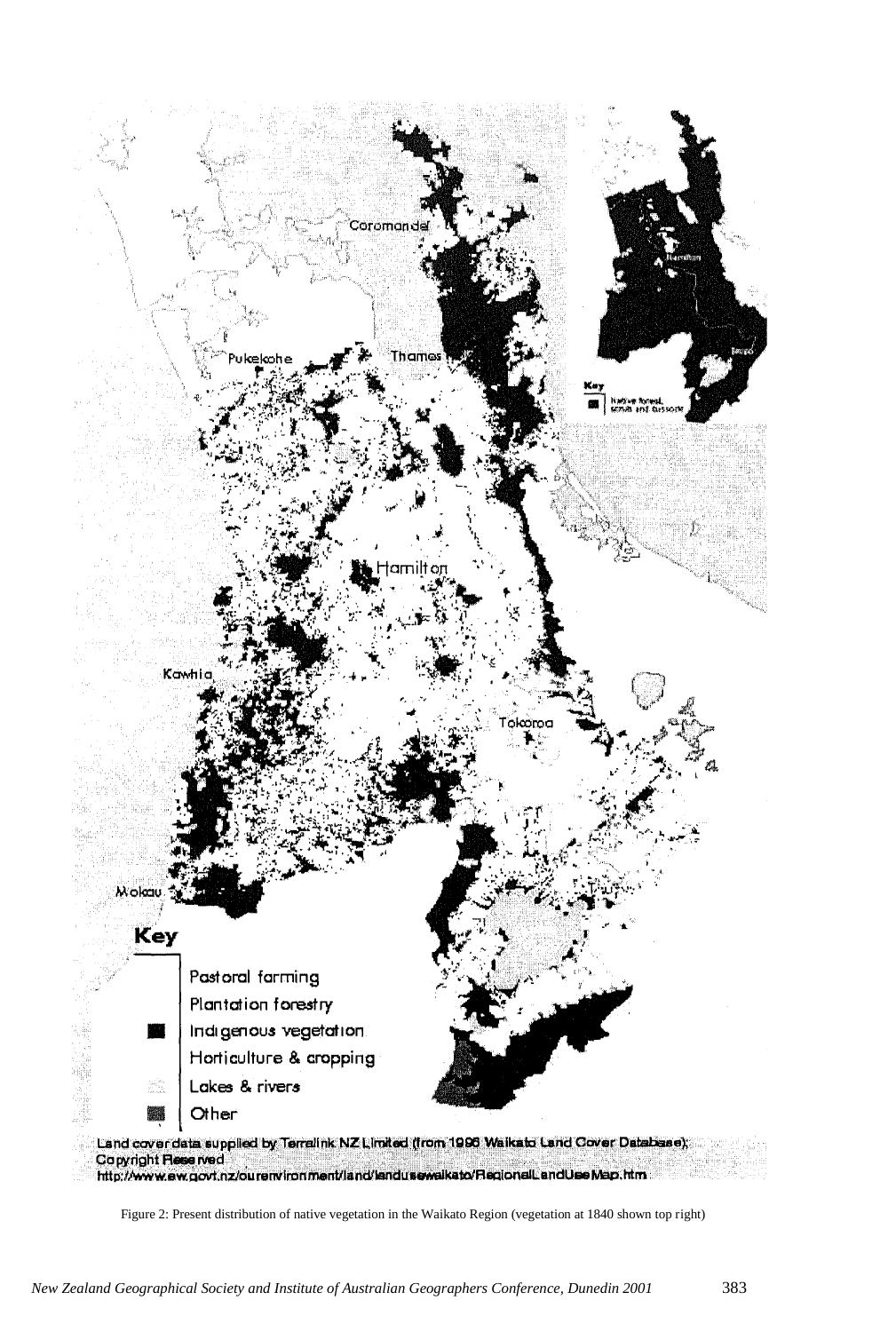# **Conclusions**

Qualitative research involving a small sample of conventional and conservation farmers has shown that there are no significant ideological differences that might distinguish between the two groups. Both place a high priority on production of milk solids, and share common values about the importance of lifestyle, personal satisfaction and independence as sources of motivation. But the existence of native bush or wetland on the farms of conservation farmers reflects significant differences in the priorities that they accord to production, profit, lifestyle, and caring for the land. Productionist farmers are more likely to view the land in single purpose terms as a production medium, whereas conservation farmers are more likely to view the land in multi-purpose qualitative terms as a source of aesthetic pleasure or family heritage as well as their source of livelihood. Conservation farmers seem more likely to follow a strategy of low input - low output, as compared with a production maximising strategy of high input high output.

The results confirm and reinforce the findings of Fairweather and Keating, and Parminter and Perkins about value clusters and management priorities. They suggest that the management goals of dairy farmers are multi-faceted, and perhaps change over time, in accord with age and family circumstance as well as time on the farm and the fulfilment of personal goals.

It is interesting to compare attitudes and values towards bush between Waikato dairy farmers and the farmers of the Catlins. Comparison suggests both similarities and differences, which perhaps reflect elements of regional culture. The dairy farms of the Waikato have been well settled, sometimes for over a hundred years. Areas of remnant native bush are small and widely scattered, in a sea of grassland. They provide aesthetic diversity, a reminder of the past, and perhaps a hint of something spiritually `other' in a heavily managed landscape.

For the farmers of the Catlins, native bush is still a major part of the landscape. At the time of Wilson's research, 60 per cent of the original forested area of 131,400ha remained, 23 per cent of it in private ownership. Wilson noted that utilitarian reasons were the primary reason for

retaining native forest for 61 per cent of his respondents. He also remarked that the Catlins district "still has an active 'pioneer frontier'" (Wilson, 1992:125). However, respondents also mentioned that native forests were important for their aesthetic value, and that for many, "without the bush it just wouldn't be the Catlins" (Wilson 1992:131). Thus for Catlins farmers, the bush has important symbolic and identity values.

Wilson concluded that the attitudes of Catlins farmers to native bush were not unique, but that "there is a growing appreciation of the aesthetic values of native forest on farms in the Catlins among some of the landholders, and that attitudes are slowly changing. The findings show that future large-scale removal of native forest on farmland in the Catlins District is very unlikely" (Wilson, 1992:134).

The research results from this brief study of Waikato farmers, as well as those from other areas of New Zealand offer some hope that many landowners throughout the country are favourably disposed toward the protection of native bush, particularly where practical advantages can be demonstrated. Even in the absence of strong utilitarian reasons, however, there are non-utilitarian reasons for many farmers that give reason for hope to those concerned with conservation of biodiversity.

#### **References**

Anderson, E.N. 1996: *Ecologies of the Heart,* Oxford University Press, New York.

Boothroyd, 1.K.J., Crush, J.R. Ledgard, S.F. Huser, B. and Selvarajah, N. 2000: The impact of nitrogen flows from agricultural production environments on non-agricultural ecosystems in the Waikato region, New Zealand, in, Craig, J.L., Mitchell, N. and Saunders, D.A. (eds.) *Nature Conservation 5: Conservation in Production Environmental: Managing the Matrix,* Surrey Beatty and Sons, Chipping Norton, New South Wales, 236-245.

Burns, B., Barker, G.M., Harris, R. and limes, J. 2000: Conifers and cows: Forest survival in a New Zealand dairy landscape, in, Craig, J.L., Mitchell, *N.* and Saunders, D.A. (eds.) *Nature Conservation 5: Conservation in Production Environmental: Managing the Matrix,* Surrey Beatty and Sons, Chipping Norton, New South Wales, 236-245

Cocklin, C. and Doorman, P. 1994: Ecosystem protection and management in New Zealand: A private land perspective, *Applied Geography,* 14, 264-281.

Cruikshank, F. and Peukert, G. 1989: *The Views and Opinions of Landowners with Native Vegetation on their Property in*